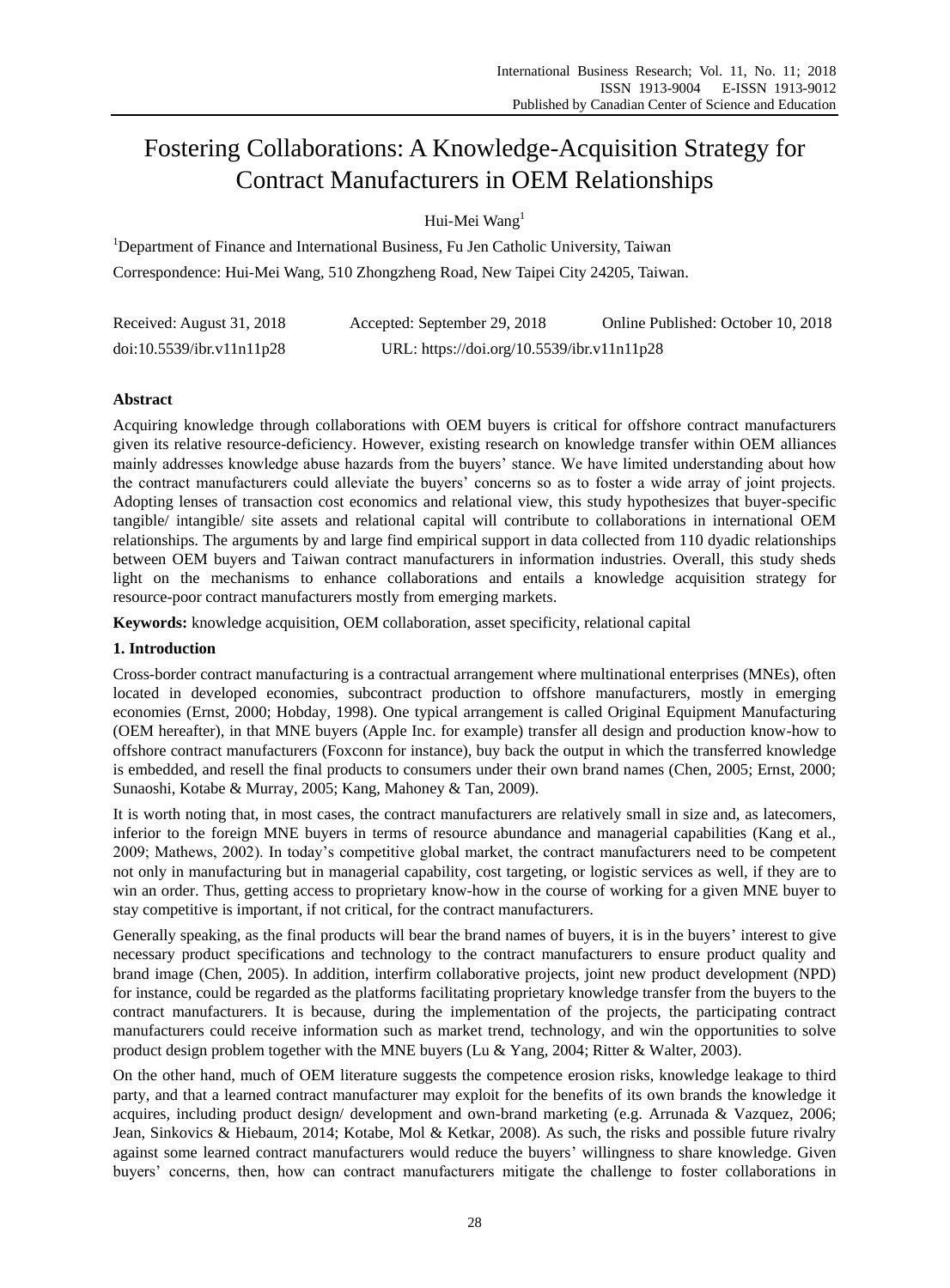international OEM relationships? This is the basic question we are going to address.

When addressing knowledge transfer issues in OEM alliances, existing studies mostly focus on safeguarding the possible hazards of knowledge leakage from buyers' perspectives (Arrunada & Vazquez, 2006; Kotabe et al., 2008). Although some have examined the *results* of knowledge transfer, such as the types of capability developed (Cyhn, 2000; Jean, Sinkovics, & Hiebaum, 2014), and knowledge spillover effects on contract manufacturers (Kang et al., 2009; Liu, Tsou & Chen, 2013), limited attention has been given to examine the *factors* contributing to collaborative projects which facilitates proprietary knowledge transfer in OEM alliances. This study aims to fill the gap and entail a knowledge acquisition strategy for resource-poor contract manufacturers mostly from emerging markets.

The objective of this study is to theoretically develop and empirically examine the motivators of a wide array of collaborative and boundary-spanning projects in international OEM relationships through a combined lens of economic (Williamson, 1985) and relational view (Dyer & Singh, 1998). In the following section, we discuss the concept of transaction cost economics and relational view to provide theoretical hypotheses for the study, followed by methodology, statistical analysis of data, discussions, managerial implications, and conclusions.

### **2. Literature Review and Hypotheses**

The transactions cost economics (TCE), in general, focuses on the efficient governance structure of relationships in a static context to minimize transaction costs arising from traits of transactions. Among the transaction traits, relation-specific assets invested, or "asset specificity" in Williamson's terms, is regarded as a major source of friction between transaction parties (Williamson, 1985). This is because the high switching costs caused by the relation-specific investments will transform an ex-ante market type of bidding into an ex-post small number bargaining situation. Nevertheless, studies also suggest that the customized investments may facilitate smooth coordination between trading parties (Dyer & Singh, 1998), inducing closer partnership (Dyer, 1996), contributing to information sharing and stability in a relationship (Celly, Spekman & Kamauff, 1999), and so on. In brief, like two sides of the same coin, relation-specific investments create both transaction costs and value.

Emphasizing a firm's idiosyncratic linkage with others, the relational view argues that firms can build up their competitive advantage by carefully managing their relationships with suppliers, customers, and other resource providers (Dyer & Singh, 1998; Kohtamaki, Vesalainnen & Moller, 2013). The relation itself can provide a strategic source of efficiency and competitive edge if managed appropriately (Dyer & Singh, 1998; Zaheer, McEvily & Perrone, 1998). Recent research further indicated that relational capital, goodwill, and trust that exist among partner firms can facilitate learning and transferring know-how across the organization boundaries while simultaneously prevent inter-partner technological leakages (Kale, Singh & Perlmutter, 2000; Muthusamy & White, 2005).

Given that the economic governance and social control perspectives complement each other in inter-firm relationship management, we thus combine the two complementary perspectives to broaden our theoretical grounds in exploring the motivators of collaboration within the context of international OEM alliances.

# *2.1 Asset Specificity and Joint Action*

Asset specificity is defined as the extent to which an asset can be redeployed to alternate uses without sacrificing its productive value. It can be in the form of dedicated manufacturing equipment, tailored production tooling, human asset deployment, and proximity of production site to customers (Williamson, 1985). TCE suggests that, due to their non-salvageable nature, the investing party of relation-specific assets may suffer from *ex-post* hold-up risks in the relationship unless proper safeguards are in place *ex-ant*e. On the other hand, the pledge of commitment through making buyer-specific investments, such as dedicated equipment, location, and IT interface, also signals credible commitment in relationships (Williamson, 1983).

This study adopts the term joint action from Heide and John (1990) to represent a wide array of collaborations, indicating the extent and scope to which OEM buyers and offshore contract manufacturers work together toward their common goals. Commonly observed joint actions in international OEM business include joint logistic arrangement, joint new product development, joint cost-reduction program, and so forth. With the increased extent and scope of joint projects taken, partners' organizational boundaries are penetrated and information exchanged. It is because that collaborations connect people from both parties and create communities of practice in which complex knowledge can be interpreted and leveraged (McEvily & Marcus, 2005; Muthusamy & White, 2005; Ryzhkova. & Pesamaa, 2015).

In practice, to facilitate the implementation of projects among dispersed partners, investments in information and communication technology (ICT) are necessary due to market pressure to shorten the time-to-market cycle (Hult,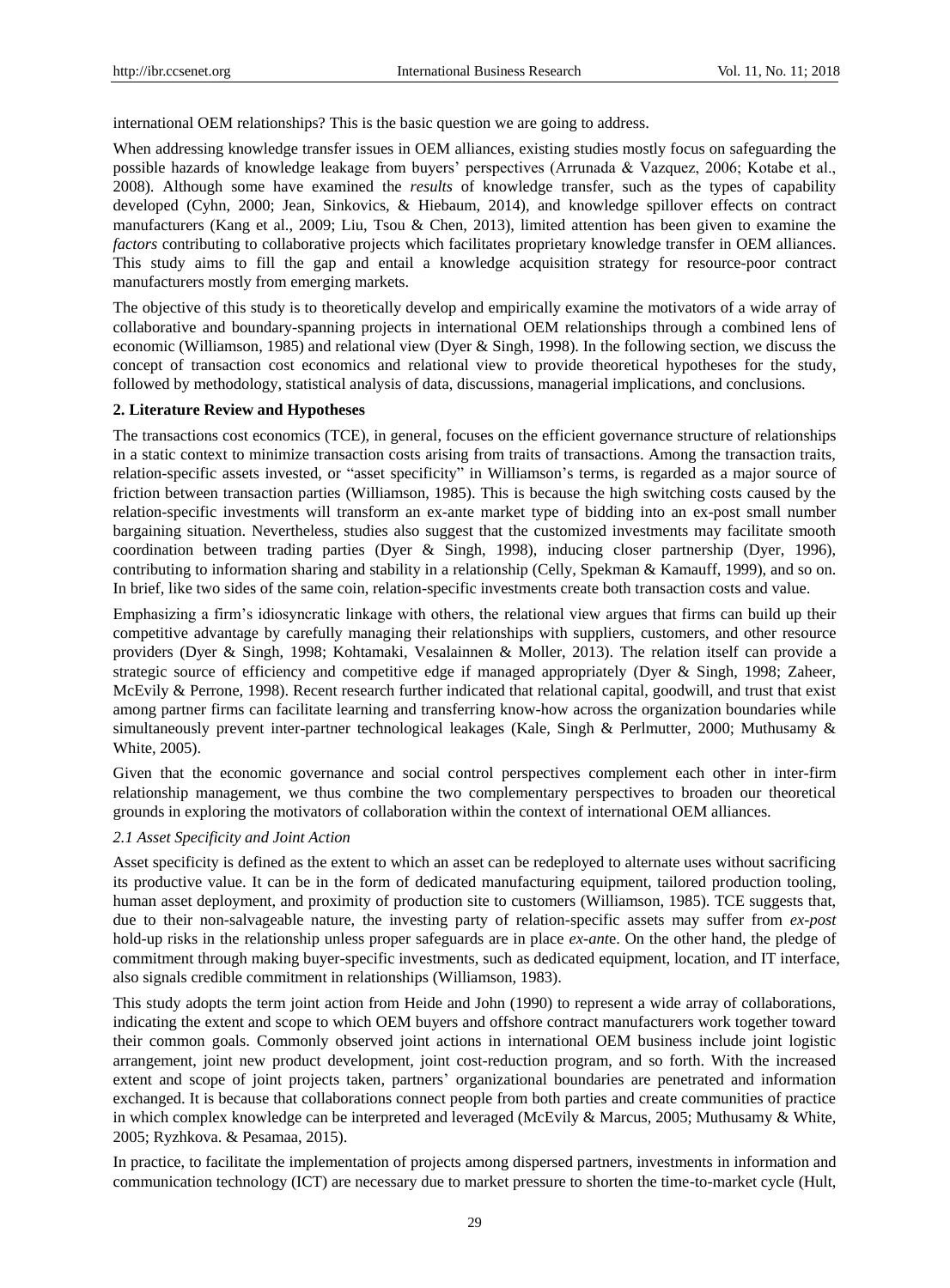Ketchen, & Slater, 2004). Such investments together with cross-functional team and managerial process dedicated to the projects provide common platforms for firms in onsite and offshore locations to virtually design and develop new product together (Kotabe et al., 2008). Similarly, tangible production equipment and integrated computer systems invested specific to the foreign buyer could enhance efficiency in collaborations. Meanwhile, geographic proximity between partner firms, or site-specificity in Williamson's term, could facilitate frequent interactions and enable frequent people visits from both sides to resolve problems together. That is, the relation-specific assets invested could enhance the degree of inter-firm linkage and create value during collaborations by improving the coordination of complementary resources and international product modularity network (Subramani & Venkatraman, 2003). In addition to these practical contributions, Williamson (1983) suggests that the relation-specific investments also signal credible commitment. Their hostage effects could reduce the buyers' concerns over the knowledge abuse risks. It is thus reasonable to suggest that

# **H1a.** *Tangible specificity is positively associated with joint action in international OEM relationships.*

**H1b.** *Intangible specificity is positively associated with joint action in international OEM relationships.*

# **H1c.** *Site specificity is positively associated with joint action in international OEM relationships.*

#### *2.2 Relational Capital and Joint Action*

Relational capital refers to mutual trust, respect, and friendship both at the individual and the firm level between partners (Kale et al., 2000; Kohtamaki, Vesalainnen & Moller, 2013). Prior research evidenced that mutual trust between partners can reduce opportunistic behavior, enhance knowledge transfer and "thick" information exchange in alliances (e.g. Dyer & Chu, 2000; Uzzi, 1997). Along the similar vein, Szulanski (1996) also argued that a laborious and distant relationship between partners is one of the major barriers to knowledge flow between partners. All the above, taken together, suggest a positive association between a trusting relationship and an effective knowledge transfer between partners.

As discussed above, inter-firm collaboration entails closer interactions and information sharing. The OEM buyers engaging in joint activities risk losing their own proprietary capabilities to the contract manufacturers. Thus, without trust-based relational capital, the fear of possible hazards of proprietary knowledge leakage may become a hindrance for firms to form joint projects with partners (Zaheer & Venkatraman, 1995; Dyer & Chu, 2000). The OEM buyers may decline the proposal of collaborations to withhold exchange of critical information or experience with their contract manufacturers. Nevertheless, with the trust felt in the relationships, the buyers' concerns could be alleviated. It is thus natural to suggest:

## *H2. Relational capital is positively associated with joint action in international OEM relationships.*



#### Figure 1. Research Model

## **3. Method**

#### *3.1 Research Setting*

This study chose information technology and electronics industries in Taiwan as the target of empirical study for a couple of reasons. First, the industries are globalized and knowledge-intensive. During the past decades, the rising wave of strategic outsourcing is particularly obvious in globalized industries, not to mention that IT and electronic industries have experienced radical technological changes. The knowledge acquisition in OEM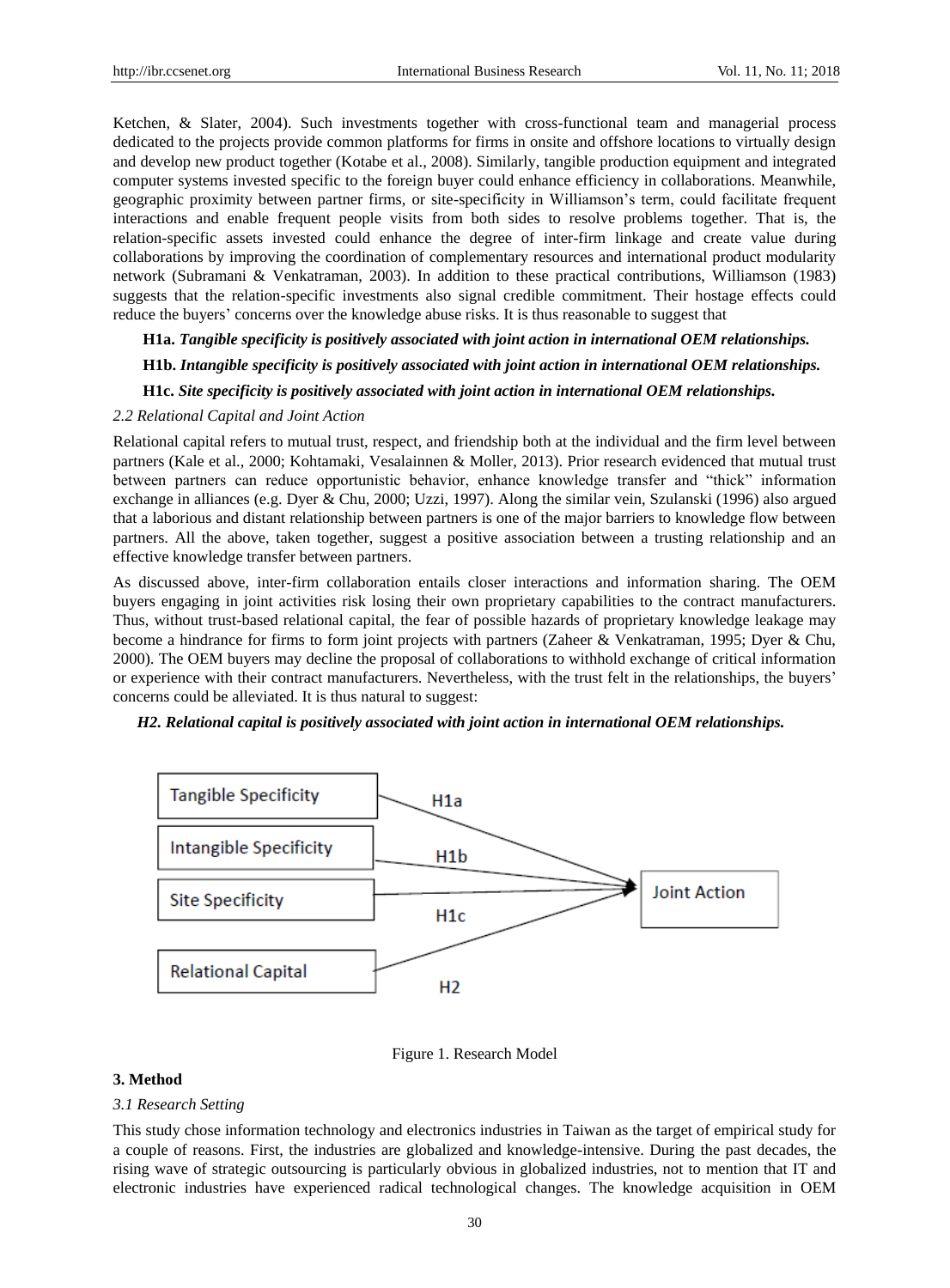alliance is thus a compelling issue for contract manufacturers in the target industries. Second, Taiwanes contract manufacturers play an important role in the global value chain of the IT and electronic industries. The industry landscapes therefore provide a rich context for accessing international OEM relationships from the contract manufacturers' side and make our research inquiry sufficiently relevant.

### *3.2 Data and Sample*

The data were collected through a survey questionnaire mailed to 286 Taiwanese electronic product manufacturers that offer production services to OEM buyers. There are two different sources of sampling frame: the Directory of Major Companies of Information Industry in Taiwan by the Institute of Information Industry (III), and a supplier list compiled by International Sourcing Center (ISC) of Taiwan External Trade Development Council. Each informant was asked to complete the questionnaire with reference to a self-selected foreign buyer of significant importance to his or her firm. Extensive follow-up phone calls were made. As a result, 119 completed questionnaires were returned. Nine questionnaires were then eliminated due to substantial missing data on key construct items, resulting in 110 cases for subsequent analyses.

The profile of 110 firms is diverse in terms of product type and firm sizes. Regarding product types, 23.3% of the sample firms focuses on peripherals such as CD-ROM and scanner, 19.3% desktop and notebook PC, 15.2% network/multimedia card and motherboard, 15.2% semiconductors, and 10.4% components like connectors, LCD and PC case. In addition, the sample is composed of companies with annual sales ranging from US\$6 million to US\$5 billion. The number of employees ranges from 69 to 35,000, with an average of 3,202.

#### *3.3 Measures*

Most of the questionnaire items in this research are based on 7-point Likert-type scales, ranging from  $1=$ "strongly disagree" to 7= "strongly agree". Multi-item scales based on previous related research were generated and adapted following field interviews with marketing managers of five Taiwanese contract manufacturers, who served as the pilot sample for pre-testing purposes.

**Dependent variable** Joint action was measured by both manufacturing and managerial joint projects, adapted from Zaheer et al., (1998) and Heide & John (1990), namely (1) *joint new product design* (2) *joint cost reduction*  (3) *joint personnel training* (4) *joint logistic arrangement*.

**Independent variables** A broad concept of asset specificity was decomposed into three sub-constructs, namely *tangible specificity*, *intangible specificity*, and *site specificity*. The first and the third were borrowed from the concepts of dedicated specificity and site specificity suggested by Williamson (1985). Tangible specificity refers to the degree to which the manufacturing equipment is dedicated to or tailored for the relationship; intangible specificity is defined as the degree to which the on-line data exchange, IT interface, and routine process integration are customized to the OEM relationship; whereas site specificity refers to the extent of the proximity of warehouse site to the buyers, which helps speed up order fulfillment and delivery. As to relational capital, three measurement items drawn from Kale et al. (2000) and Zaheer et al. (1998) capture the degree of reciprocity, trustworthiness, and friendship with all levels of the buyer.

**Control variables** Two control variables were incorporated as they have been recognized as having an influence on joint action: size and duration (the length of relationship). Size was using the logarithm of annual sales of the respondent supplier as a proxy. Larger suppliers generally have the resources to make investments and thus gain opportunities to work closely with their buyers. The length of relationship was operationalized as the logarithm of the number of months the respondent firm has associated with the buyer. It was included as a control variable because it is quite likely that the longer the partners of the alliance associate with each other, the greater the chances that, over time, a broad scope of joint projects exist between them (Subramani & Venkatraman, 2003).

#### *3.4 Analysis*

The measurement validation process began with calculating item-to-total correlations to identify items that do not pertain to the designated construct. Table 1 shows that the constructs exhibit satisfactory levels of reliability as indicated by composite reliabilities (Cronbach alpha) ranging from 0.794 to 0.805. The convergent validity of the measurement scales was examinedvthrough the confirmatory factor analysis (CFA). As to item validity, the standardized factor loadings ranges from 0.53 to 0.93. As suggested by Bollen (1989), the factor loadings, which are all bigger than 0.5, can be interpreted as validity coefficients reflecting the degree to which the observed variables adequately measure the underlying construct. Table 1 shows all the detailed items, standardized factor loadings, composite reliability and AVE of the constructs. Descriptive statistics and correlations of constructs can be found in Table 2.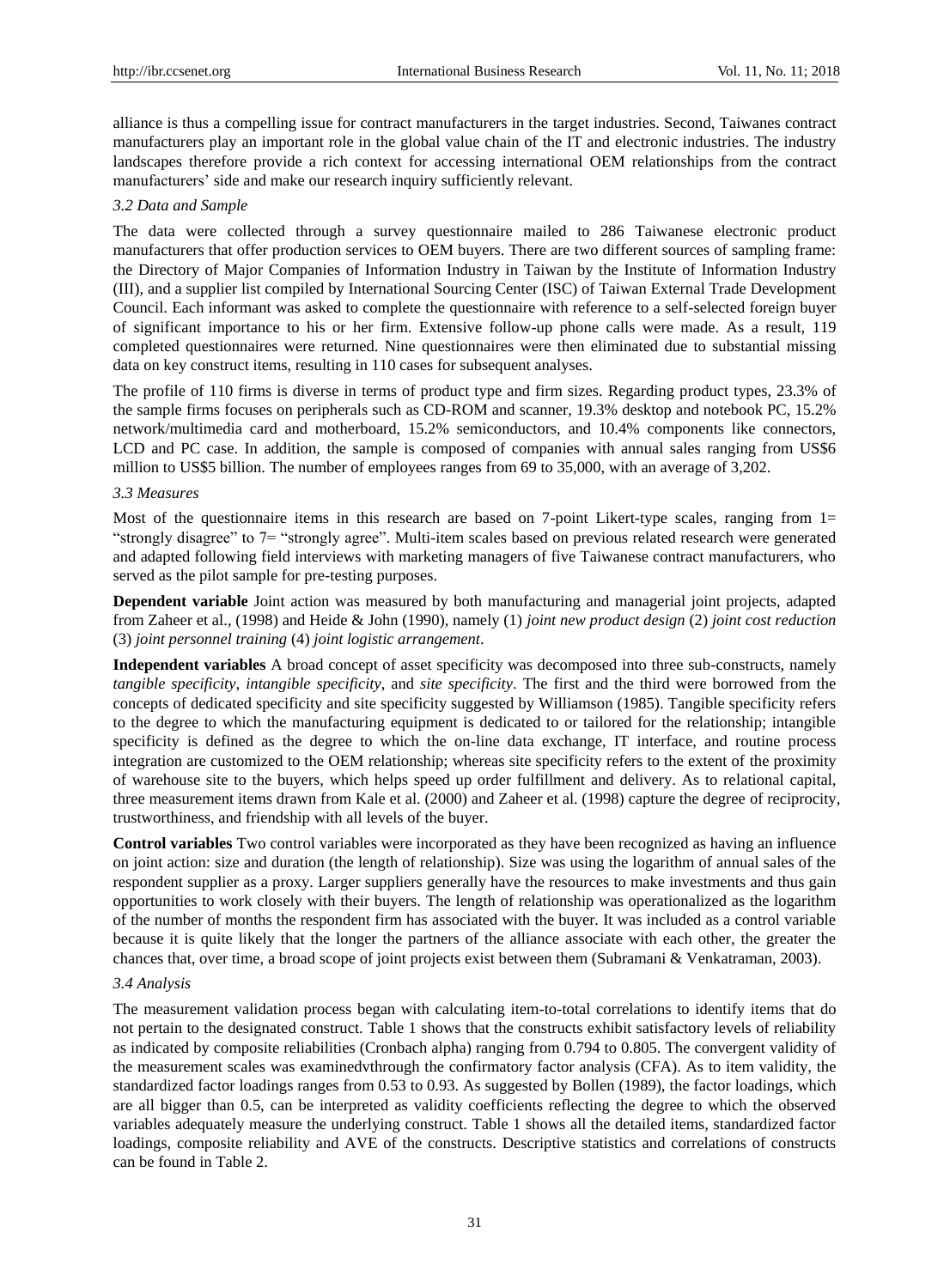| <b>Construct</b>                                                                        |                | <b>Measurement Items</b>                                            |                              |                                                                                   |                                                                                       |                        |                         | <b>Factor loadings Composite</b><br>alpha | <b>AVE</b>     |  |
|-----------------------------------------------------------------------------------------|----------------|---------------------------------------------------------------------|------------------------------|-----------------------------------------------------------------------------------|---------------------------------------------------------------------------------------|------------------------|-------------------------|-------------------------------------------|----------------|--|
| Tangible<br>specificity                                                                 | 1.<br>2.<br>3. | Dedicated people                                                    | Dedicated IT hardware        |                                                                                   | Dedicated production and testing equipment                                            |                        | 0.62<br>0.93<br>0.77    | 0.794                                     | 0.614          |  |
| Intangible<br>specificity                                                               | 1.<br>2.       | for the buyer<br>IT compatibility                                   |                              |                                                                                   | Routines and processes especially adapted                                             |                        | 0.53<br>1.08            | 0.729                                     | 0.611          |  |
| Site specificity                                                                        |                |                                                                     |                              | The degree of geographic proximity<br>warehouse to the OEM buyer' location        |                                                                                       | of                     |                         | Single item                               | Single<br>item |  |
| Relational<br>Capital                                                                   | 1.<br>2.<br>3. | buyer's staff                                                       | Reciprocity between partners | Friendship with all levels of the OEM<br>Trustworthiness felt in the relationship |                                                                                       |                        | 0.65<br>0.76            | 0.802                                     | 0.592          |  |
|                                                                                         |                |                                                                     |                              |                                                                                   |                                                                                       |                        | 0.88                    |                                           |                |  |
| Joint action                                                                            | 1.<br>2.<br>3. | buyer                                                               |                              | delivery system arranged jointly with the                                         | design new product jointly with the OEM<br>joint cost reduction project the OEM buyer |                        | 0.68<br>0.87            | 0.805                                     | 0.523          |  |
|                                                                                         | 4.             | OEM buyer<br>joint personnel training project with the<br>OEM buyer |                              |                                                                                   |                                                                                       |                        | 0.64<br>0.68            |                                           |                |  |
| Table 2. Correlations and descriptive statistics                                        |                |                                                                     |                              |                                                                                   |                                                                                       |                        |                         |                                           |                |  |
| <b>Variables</b>                                                                        |                | <b>Mean</b>                                                         | S.D.                         | 1                                                                                 | $\mathbf{2}$                                                                          | 3                      | $\overline{\mathbf{4}}$ | 5                                         | 6              |  |
| 1. Joint action<br>2. Relational<br>capital                                             |                | 3.888<br>4.004                                                      | 0.887<br>0.475               | $0.449**$                                                                         |                                                                                       |                        |                         |                                           |                |  |
| 3. Tangible specificity 4.527<br>4. Intangible specificity 4.627<br>5. Site specificity |                | 5.900                                                               | 1.349<br>1.536<br>1.226      | $0.475**$<br>$0.464**$<br>$0.326**$                                               | $0.188*$<br>0.146<br>$0.190*$                                                         | $0.427**$<br>$0.446**$ | $0.479**$               |                                           |                |  |
| 6. Firm size<br>7. Duration                                                             |                | 5.691<br>64.218                                                     | 1.459<br>59.458              | 0.130<br>0.144                                                                    | 0.162<br>$0.253**$                                                                    | $0.218*$<br>0.161      | 0.077<br>0.181          | 0.141<br>$0.237*$                         | 0.079          |  |

#### Table 1. Reliability and validity of measures

Because all data are self-reported and collected through the same questionnaire during the same period, there was a possibility of a common method variance. Thus we conducted Harman's single-factor test to test the presence of common method effect (Podsakoff & Organ, 1986). Through a principal component factor analysis, no single factor was found by using unrotated factor loading. However, the first extracted principal component, with 54.136% of total variance explained, may cause the presence of general factor. To solve this problem, the confirmatory factor analysis was used to examine whether all variables loaded on one factor fit the data well. The results showed that the single-factor model did not fit the data well ( $\chi$ 2 35.193, p=.000; GFI=0.896; CFI= .835; TLI= .670; SRMR= .304; RMSEA = .235). While the results of these analyses do not preclude the possibility of common method variance, they do suggest that common method variance is not of great concern and thus is unlikely to confound the interpretations of results.

This research used a hierarchical regression model to evaluate the hypothesized relationships. In the first step, two control variables were entered. Then the three asset specificity variable were entered and relational capital the final step.

## **4. Results**

Table 3 shows that, in the first step of the regression (Model 1), none of control variables are significant in predicting the existence of joint action. Model 2 tests the effects of the control variables together with relational capital on joint action. In Model 3, three sub-constructs of asset specificity and control variables were tested. Model 4 is the full model, incorporating all three decomposed asset specificity, relational capital, and control variables ( $R^2$ =0.430). These variables in full model increased explained variance by 37.5 % more than the explained variance we obtained in Model 1. Consistent with our theoretical prediction, the influence of relational capital on joint action is positive and significant in the Model 4 ( $\beta$ =0.365, p<0.00). As to asset specificity, not every sub-construct of asset specificity is statistically significant. Both tangible specificity and intangible specificity have a significant and positive impact on the joint action ( $\beta$ =0.290, p<0.00;  $\beta$ =0.297, p<0.00 respectively), whereas site specificity is a positive but insignificant predictor ( $\beta$ =-0.002, p>0.10).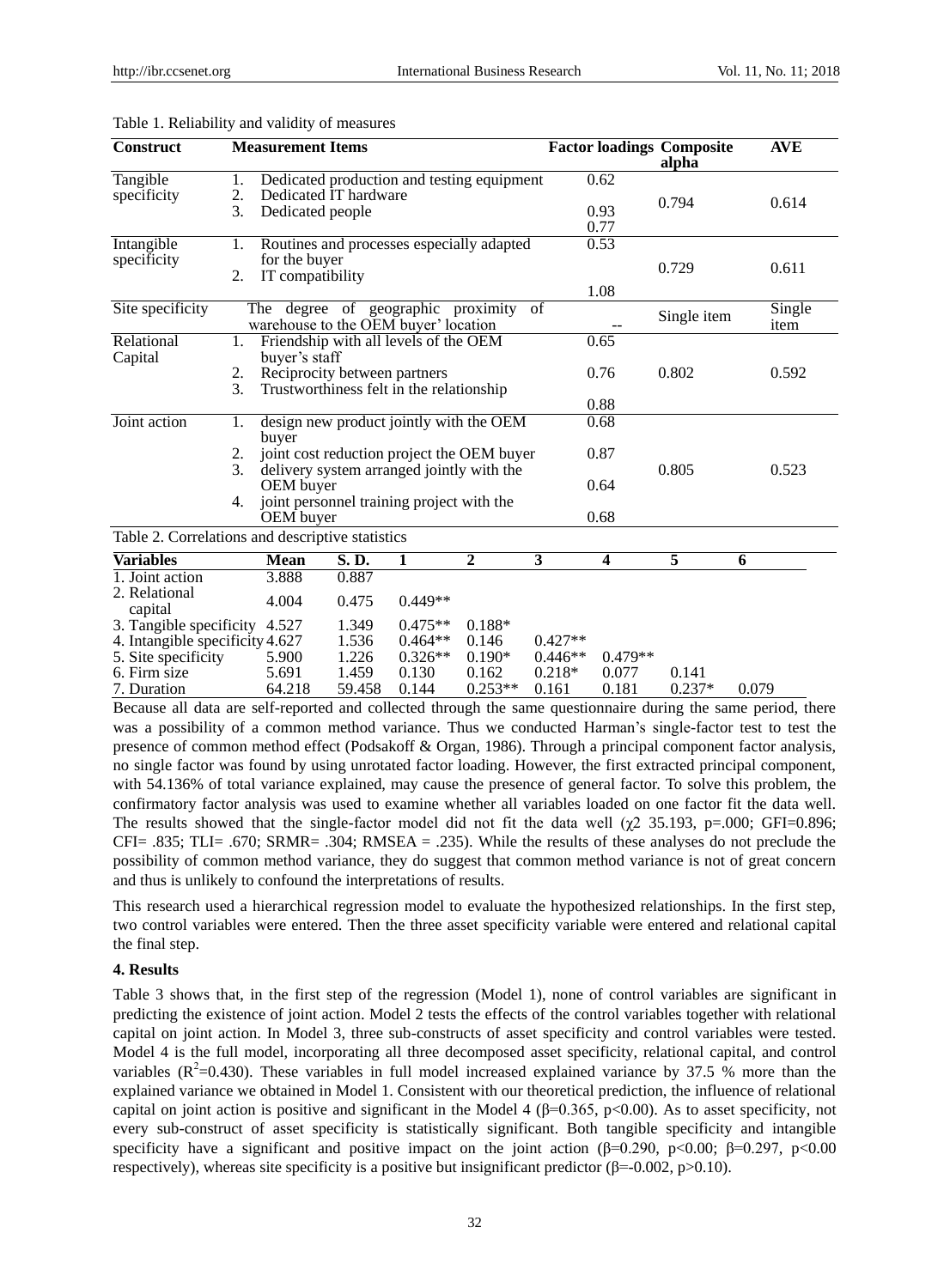To sum up, table 3 reports that both tangible and intangible specificity have a positive and significant impact on joint action while the effects of site specificity are positive but insignificant. H1a and H1b is thus supported, H1c is not. Meanwhile, the hypothetic link between relational capital and joint action is positively and significantly. H2 is supported.

Table 3. Hierarchical regression analysis (Dependent variable = Joint action)

| <b>Variables</b>        | <b>Model 1</b> | <b>Model 2</b> | <b>Model 3</b> | <b>Model 4</b> |
|-------------------------|----------------|----------------|----------------|----------------|
|                         |                |                |                | (Full model)   |
| Tangible specificity    |                |                | $0.321**$      | $0.290***$     |
|                         |                |                | (3.342)        | (3.294)        |
| Intangible specificity  |                |                | $0.297***$     | $0.297***$     |
|                         |                |                | (3.369)        | (3.369)        |
| Site specificity        |                |                | 0.025          | $-0.002$       |
|                         |                |                | (0.249)        | $(-0.021)$     |
| Relational capital      |                | $0.432***$     |                | $0.365***$     |
|                         |                | (4.770)        |                | (4.638)        |
| <b>Control variable</b> |                |                |                |                |
| Firm size               | 0.120          | 0.058          | 0.031          | $-0.011$       |
|                         | (1.255)        | (0.657)        | (0.371)        | $(-0.143)$     |
| Duration                | 0.134          | 0.030          | 0.028          | $-0.048$       |
|                         | (1.409)        | (0.334)        | (0.329)        | $(-0.611)$     |
| $R^2$                   | 0.035          | 0.205          | 0.312          | 0.430          |
| Adjusted $R^2$          | 0.017          | 0.183          | 0.278          | 0.397          |
| $R^2$ change            | 0.035          | 0.171          | 0.107          | 0.118          |
| F value                 | 1.931          | 9.133***       | $9.413***$     | 12.977***      |
| Significance            | 0.150          | 0.000          | 0.000          | 0.000          |
| Number of cases         | 110            | 110            | 110            | 110            |

*Notes.* \* *p*<.10 \*\* *p*<.05 \*\*\* *p*<.01

### **5. Discussion & Conclusion**

Conceptualizing joint action as a platform facilitating knowledge transfer, this study takes contract manufacturers as focal firms and examines the motivators of a wide array of collaborative, boundary-spanning projects in international OEM relationships. As noted earlier, the offshore contract manufacturers, typically located in emerging economies, are generally inferior to the branded OEM buyers in terms of resource abundance and managerial capabilities. Thus, to acquire knowledge owned by the buyers through collaborations is critical for the contract manufacturers, given the buyers' concerns over possible knowledge abuse and future rivalry problem.

The empirical results of this study are by and large consistent with theoretical predictions of TCE and relational view. Tangible and intangible buyer-specific assets, such as dedicated manufacturing equipment, tailored production tooling, people, managerial processes computer software system, among others, are effective investments conducive to joint action in international OEM relationships; whereas site specificity (i.e. proximity of production site to the buyer) is not a significant predictor. A plausible explanation is that the hindrance arising from geographic distance in partner interactions has been reduced by information communication technology and the importance of buyer-specific site has thus been declining (Kotabe et al., 2008). Meanwhile, relational capital is found positively and significantly associated with joint action. Our findings support the relational view that inter-organizational relation itself can provide a strategic source of efficiency and competitive edge if managed appropriately (Dyer & Singh, 1998; Zaheer et al., 1998; Kohtamaki et al., 2013).

This study contributes to the existing OEM literature in two ways. First, departing from extant research which suggests joint action as a safeguard or governance mechanism to monitor partners' behavior (e.g. Heide & John, 1990; Somaya, et al., 2010), this study conceptualizes joint action as a knowledge transfer platform which enables offshore contract manufacturers to interact frequently with, and acquire knowledge from, the resource-rich MNE buyers. Second*,* this study addresses the strategic aspects of buyer-specific investments and empirically elaborates the effects of various asset specificities on joint action. It is true that, in practice, MNE buyers are dominant and tend to request contract manufacturers to invest chunky, customized assets to facilitate information exchange with respect to product design and manufacturing etc. Nevertheless, this study provides evidences that the buyer-specific investments also signal credible commitments and pave the way for a wide array of collaborative projects in international OEM relationships.

The current study contains certain limitations that can be improved in future research. First, this study had an implicit assumption that all firms want to learn, and future studies may want to examine the assumption. Further,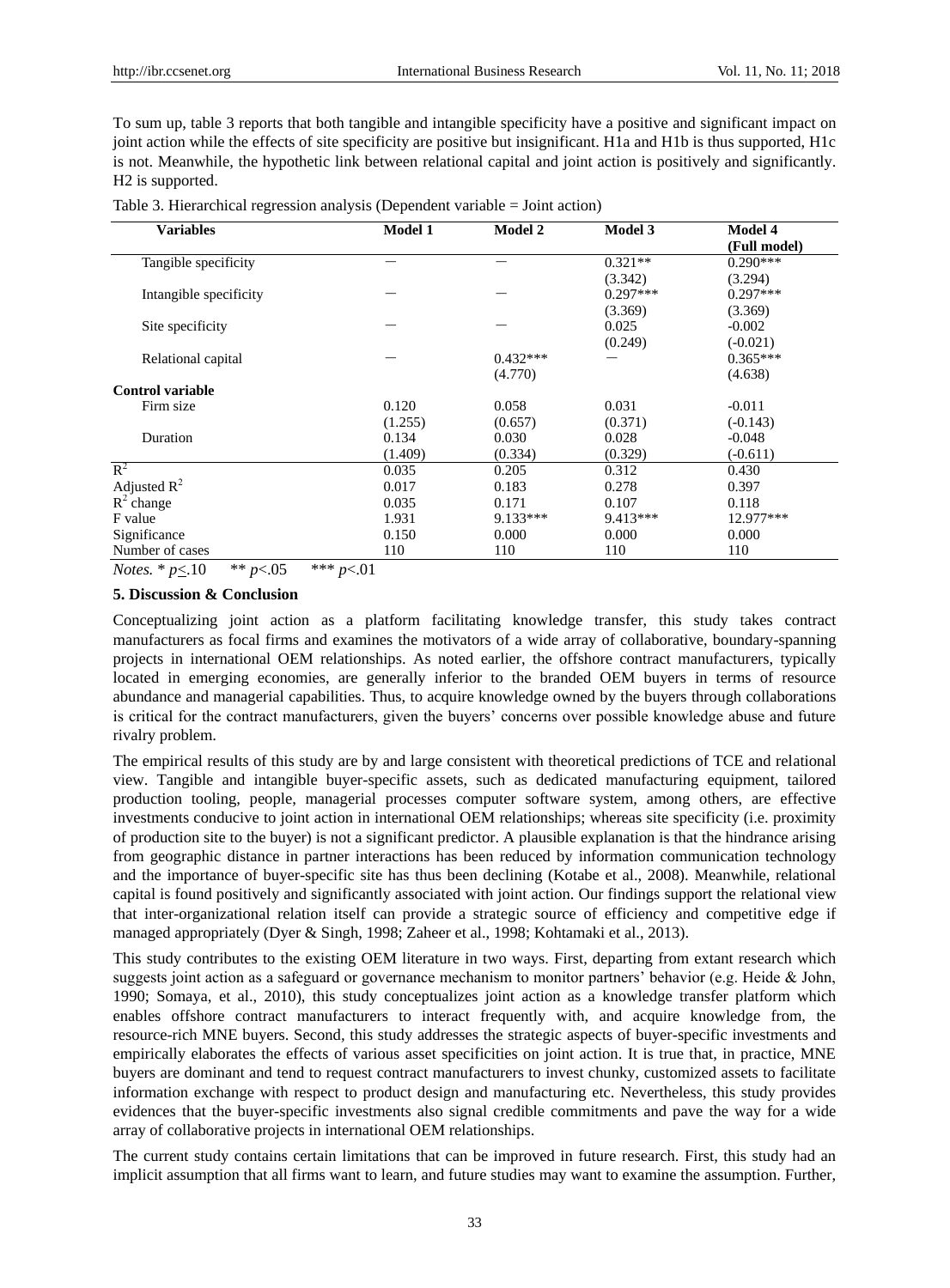like most large-sample survey research on alliances, we too obtained responses from just one of the alliance partners. However, since knowledge acquisition from partners is an issue more critical for contract manufacturers than for OEM buyers, it would be more relevant to examine the drivers of collaboration from the contract manufacturers' side. Finally, all subject firms are based in Taiwan, and our results could be more generalized if data from contract manufacturers in other countries have been included.

To conclude, for contract manufacturers, a straightforward way to acquire external knowledge through collaborations is to commit buyer-specific assets and cultivate trusting ties with the resource-abundant MNE buyers in international OEM relationships. The buyer-specific assets include physical production & test equipment, computer software, managerial process, dedicated cross-functional team, and managerial process etc. Nevertheless, given the potential conflicts between OEM buyers and ambitious learned contract manufacturers, the level of buyer-specific assets invested should be considered as a strategic choice to alleviate the buyers' concerns over knowledge abuse hazards to foster collaborations, rather than a mere compliance to the buyers' requests. However, without a trust-felt and reciprocal relationship, the buyer may decline the proposal of collaborations to withhold exchanges of critical information or experience with the contract manufacturers. Thus, with a purpose to broaden collaborative and boundary-spanning projects, contract manufacturers could examine the level of mutual trust cultivated in the relationship when making the buyer-specific investments. Overall, this study offers strategic insights on proactive knowledge acquisition in international OEM relationships for offshore contract manufacturers that are resource-poor relative to branded MNE buyers.

#### **References**

- Arrunada, B., & Vazquez X. H. (2006). When your contract manufacturer becomes your competitor. *Harvard Business Review*, *84*(9), 135-145.
- Bollen, K. A. (1989). *Structural equations with latent variables*. Wiley, New York. <https://doi.org/10.1002/9781118619179>
- Celly, K. S., Spekman, R. E., & Kamauff, J. W. (1999). Technological uncertainty, buyer preferences and supplier assurances: An examination of Pacific Rim purchasing arrangements. *Journal of International Business Studies, 30,* 297-316[. https://doi.org/10.1057/palgrave.jibs.8490071](https://doi.org/10.1057/palgrave.jibs.8490071)
- Chen, S. F. (2005). Extending internalization theory: A new perspective on international technology transfer and its generalization. *Journal of International Business Studies*, *36,* 231-245. <https://doi.org/10.1057/palgrave.jibs.8400124>
- Cyhn, J. W. (2000). Technology development of Korea's electronics industry: learning from multinational enterprises through OEM, *The European Journal of Development Research*, *12*(1), 159-187. <https://doi.org/10.1080/09578810008426757>
- Dyer, J. H., & Chu, W. (2000). The determinants of trust in supplier-automaker relationships in the U.S., Japan, and Korea. *Journal of International Business Studies, 31*(2), 259-285. <https://doi.org/10.1057/palgrave.jibs.8490905>
- Dyer, J. H., & Singh, H. (1998). The relational view: Cooperative strategy and sources of inter-organizational competitive advantage. *Academy of Management Review, 23*(4), 660-679. <https://doi.org/10.5465/amr.1998.1255632>
- Ernst, D. (2000). Inter-organizational knowledge outsourcing: what permits small Taiwanese firms to compete in the computer industry. *Asia Pacific Journal of Management*, *17*(2), 223-255. <https://doi.org/10.1023/A:1015809609118>
- Granovetter, M. (1985). Economic action and social structure, the problem of embeddedness. *American Journal of Sociology,* 91: 481-510[. https://doi.org/10.1086/228311](https://doi.org/10.1086/228311)
- Gulati, R. (1995). Does familiarity breed trust? The implications of repeated ties for contractual choice in alliances. *Academy of Management Journal*, *38*(1), 85-112.
- Heide, J. B., & John, G. (1990). Alliances in industrial purchasing: The determinants of joint action in buyer-supplier relationships. *Journal of Marketing Research, 27*(1), 24-36[. https://doi.org/10.2307/3172548](https://doi.org/10.2307/3172548)
- Hobday, M. (1998). Latecomer catch-up strategies in electronics: Samsung of Korea and ACER of Taiwan. *Asia Pacific Business Review, 4*(2), 48-83.<https://doi.org/10.1080/13602389812331288364>
- Hult, G. T., Ketchen, D. J., & Slater, S. F. (2004). Information processing, knowledge development, and strategic supply chain performance. *Academy of Management Journal*, *47*(2), 241-253.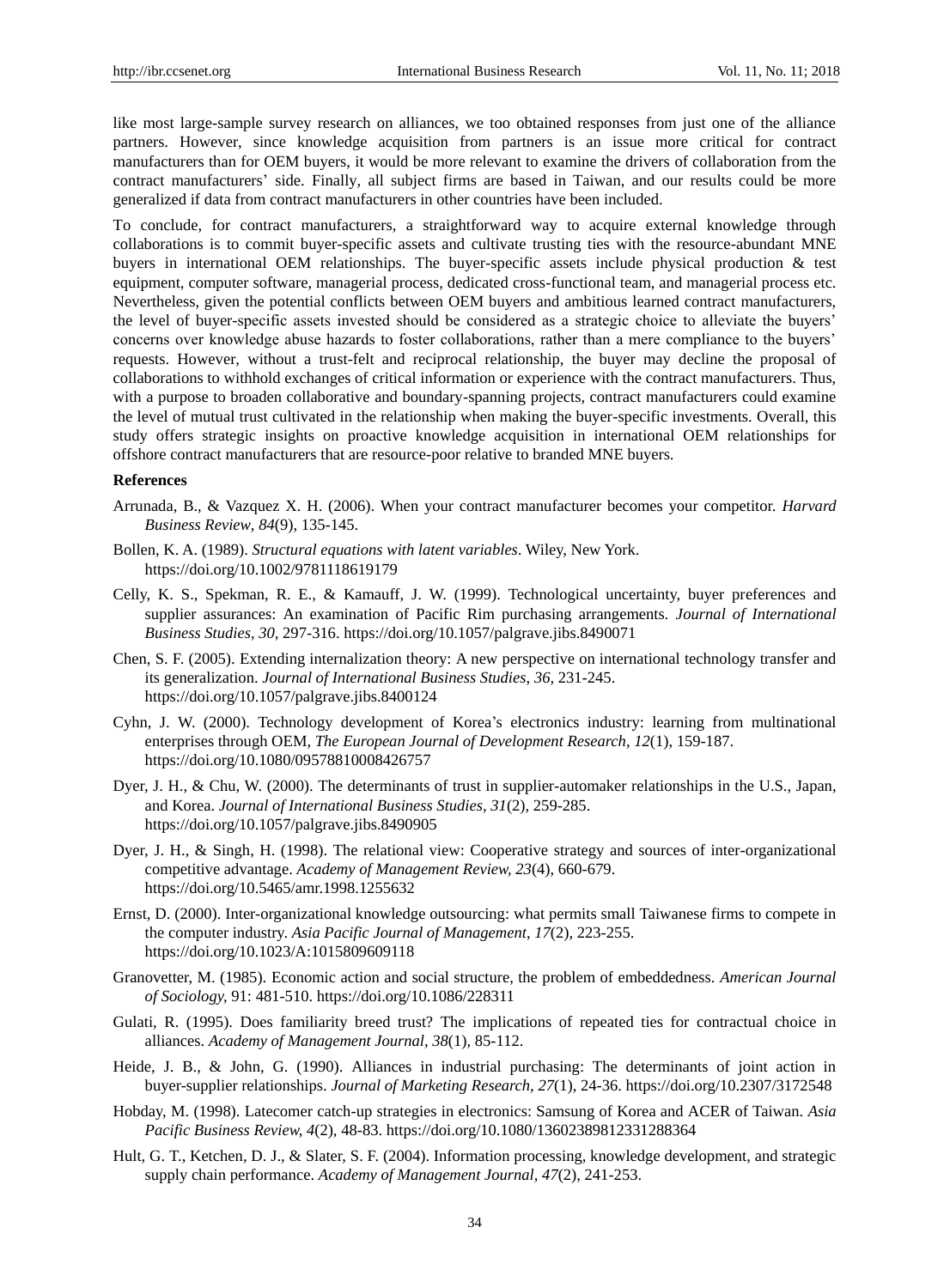- Jean, R. J., Sinkovics, R. R., & Hiebaum, T. P. (2014). The effects of supplier involvement and knowledge protection on product innovation in customer-supplier relationships: A study of global automotive suppliers in China. *Journal of Product Innovation Management, 31*(1), 98-113.<https://doi.org/10.1111/jpim.12082>
- Kale, P., Singh, H., & Perlmutter, H. (2000). Learning and protection of proprietary assets in strategic alliances: Building relational capital. *Strategic Management Journal, 21,* 217-237. [https://doi.org/10.1002/\(SICI\)1097-0266\(200003\)21:3<217::AID-SMJ95>3.0.CO;2-Y](https://doi.org/10.1002/(SICI)1097-0266(200003)21:3%3C217::AID-SMJ95%3E3.0.CO;2-Y)
- Kang, M. P., Mahoney, J., & Tan, D. (2009). Why firms make unilateral investments specific to other firms: the case of OEM suppliers. *Strategic Management Journal*, *30*(2), 117-136.<https://doi.org/10.1002/smj.730>
- Kohtamaki, M. Partanen, J., & Moller, K. (2013). Making a profit with R&D services the critical role of relational capital. *Industrial Marketing Management*, *42*(1), 71-81. <https://doi.org/10.1016/j.indmarman.2012.11.001>
- Kotabe, M., Jiang C. X., & Murray, J. Y. (2011). Managerial ties, knowledge acquisition, realized absorptive capacity and new product market performance of emerging multinational companies: A case of China. *Journal of World Business*, *46*(2), 166-176.<https://doi.org/10.1016/j.jwb.2010.05.005>
- Kotabe, M., Mol, M. J., & Ketkar, S. (2008). An Evolutionary Stage Model of Outsourcing and Competence Destruction: A Triad Comparison of the Consumer Electronics Industry. *Management International Review, 48*(1), 65-94.<https://doi.org/10.1007/s11575-008-0004-1>
- Liu, F. H., Tsou, H. T., & Chen, L. J. (2013). The impact of OEM supplier initiatives on buyer competence development: The moderating role of collaborative relationship and competitive environment. *Asia Pacific Journal of Management*, *30,* 1258-1303.<https://doi.org/10.1007/s10490-011-9266-4>
- Lu, Y. Y., & Yang, C. (2004). The R&D and marketing cooperation across new product development stages: An empirical study of Taiwan's IT industry. *Industrial Marketing Management*, *33,* 593-605. <https://doi.org/10.1016/j.indmarman.2003.11.002>
- Mathews, J. A. (2002). Competitive advantage of the latecomer firms: A resource-Based account of industrial catch-up strategy. *Asia Pacific Journal of Management, 19*(4), 467-488. <https://doi.org/10.1023/A:1020586223665>
- McEvily, B., & Marcus, A. (2005). Embedded ties and the acquisition of competitive capabilities, *Strategic Management Journal*, *26,* 1033-1055.<https://doi.org/10.1002/smj.484>
- Murray, J. Y., Kotabe, M., & Zhou, J. N. (2005). Strategic alliance-based sourcing and market performance evidence from foreign firms operating in China. *Journal of International Business Studies, 36,* 187-208. <https://doi.org/10.1057/palgrave.jibs.8400120>
- Muthusamy, S., & White, M. (2005). Learning and knowledge transfer in strategic alliances: A social exchange view. *Organization Studies*, *26*(3), 415-441.<https://doi.org/10.1177/0170840605050874>
- Pagano, A. (2009). The role of relational capabilities in the organizational sourcing activities: A literature review, *Industrial Marketing Management*, *38*(8), 903-913.<https://doi.org/10.1016/j.indmarman.2009.02.007>
- Podsakoff, P. M., & Organ, D. W. (1986). Self-reports in organization research: Problems and prospects. *Journal of Management*, *12*(4), 531-544.<https://doi.org/10.1177/014920638601200408>
- Ryzhkova, N., & Pesamaa, O. (2015). Absorptive capacity, collaboration with customers and innovation performance of Gazelle companies in knowledge-intensive industries. *International Journal of Innovation Management*, *19*(05), 1-27.<https://doi.org/10.1142/S1363919615500590>
- Skarmeas, D., Katsikeas, C. S., & Schlegelmilch, B. B. (2002). Drivers of commitment and its impact on performance in cross-cultural buyer-seller relationships: the importer's perspective, *Journal of International Business Studies, 33*(4), 757.<https://doi.org/10.1057/palgrave.jibs.8491043>
- Somaya, D., Kim, Y., & Vonortas, N. S. (2011). Exclusivity in licensing alliances: using hostage to support technology commercialization, *Strategic Management Journal*, *32*(2), 159-186. <https://doi.org/10.1002/smj.883>
- Subramani, M. R., & Venkatraman, N. (2003). Safeguarding investments in asymmetric inter-organizational relationships: theory and evidence. *Academy of Management Journal, 46*(1), 46-62.
- Sunaoshi, Y., Kotabe, M., & Murray, J. (2005). How technology transfer really occurs on the factory floor: a case of a major Japanese automotive die manufacturer in the United States. *Journal of World Business, 40,* 57-70.